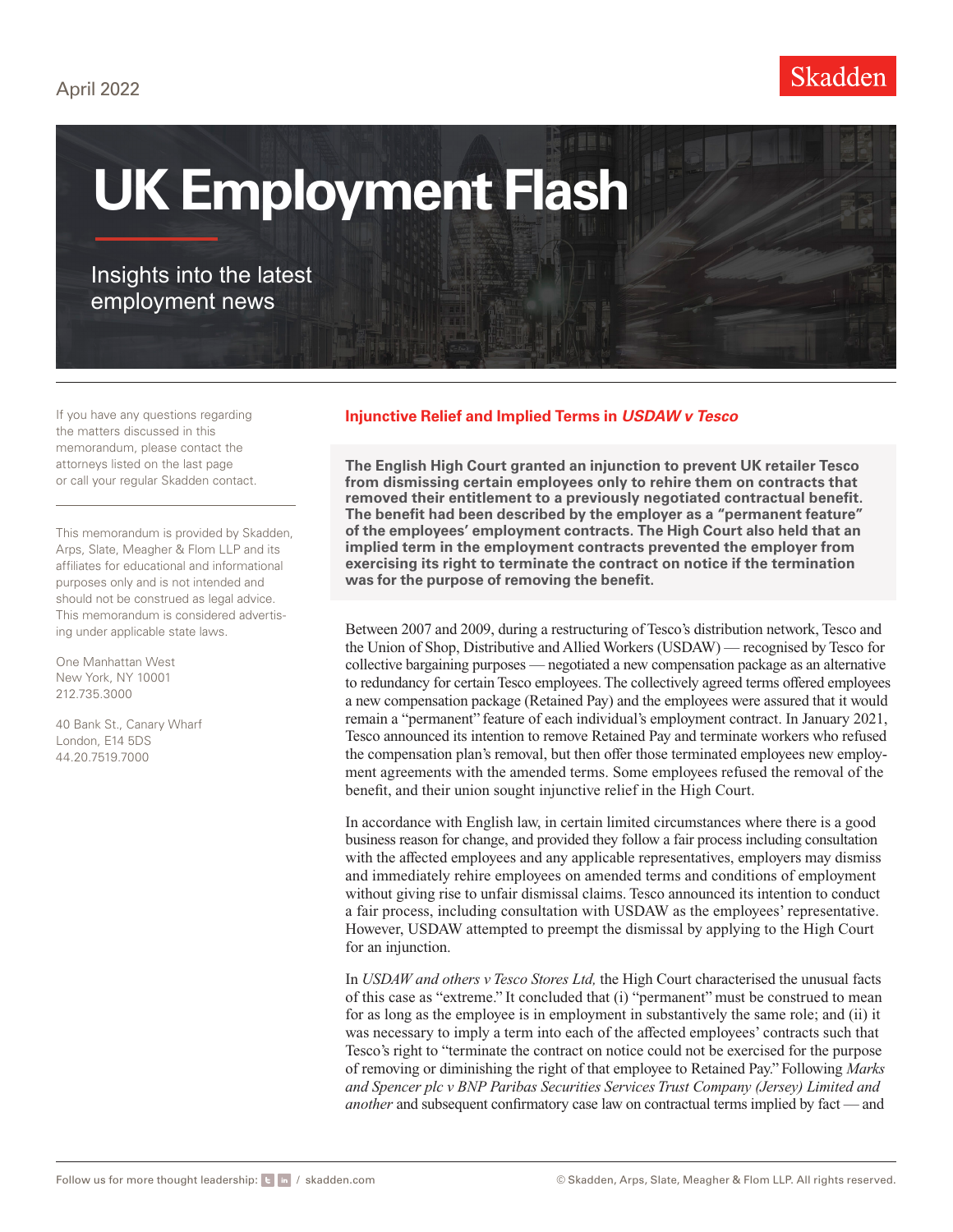noting the need to "tread warily in this area [of law]" — the court held this implication was necessary to give the contract business efficacy to provide Retained Pay on a "permanent basis," and that an officious bystander would consider the implication to be obvious. The court was satisfied that this was consistent with the parties' intention and the case's unusual factual background. The court noted that Tesco could have set a longstop date for the employees' entitlement to Retained Pay to expire or to clarify that entitlement to Retained Pay only subsisted under the affected employees' current contracts, but that Tesco had not taken these or any similar steps when it made the "permanent" commitment to the employees.

The court was clear that nothing in its interpretation of the affected employees' contracts, its implication of a term in the contracts or its injunctive relief restrained Tesco from terminating the employment of an employee for good cause, despite the fact that this would bring an end to that employee's entitlement to Retained Pay.

In order to avoid a similar situation, employers should ensure that they agree on precise and time-limited terms in any collective bargaining or contractual benefit negotiation, and that these terms are communicated clearly to the recognised union and any affected employees.

#### **Fragmentation: Practical Solutions When a Contract for Services Is Split Among New Providers**

**In this article, we review the law on the application of TUPE in the UK when a service provider is replaced by multiple providers.** 

There are specific UK provisions under the Transfer of Undertakings (Protection of Employment) Regulations 2006 (TUPE) that protect employees who perform a service for their employer's client when that client changes their service provider. This is known as a "service provision change TUPE transfer" and typically applies to the provision of services that are ancillary to the client's main business — such as catering, cleaning, security and IT — when a service is outsourced by a client, the client changes their third party service provider (for example, on a re-tender) or the client brings the service in-house. It can also apply when a transitional service agreement expires.

In order for a service provision change TUPE transfer to occur, the client must (i) receive services from an organised employee group whose principal purpose is to carry out that activity; and (ii) intend the same services to be provided by the new provider.

Those employees who are assigned to perform the relevant services will automatically transfer to the new provider with their terms and conditions of employment intact, and they are protected from dismissals in connection with the transfer. The new employer will inherit any existing employment liabilities (*e.g.*, accrued holiday or unpaid wages) and the current service provider will be required to inform and consult with the affected employees' appropriate representatives.

UK service providers have long anticipated that employees will transfer to them when they contract to provide a service, but also that they will move on to the new service provider when that service contract ends. It is typical to see contract indemnities for managed services to protect the incoming service provider from employment liabilities that it either inherits from the outgoing provider in accordance with TUPE or might incur if the replacement provider does not comply with the law (and take on the employees) at the end of the term, or if TUPE does not apply at the time so that the service provider incurs redundancy or other severance costs. Similarly, the client for the services will want protection upon the contract's termination that it can pass on to the replacement provider (*e.g.*, for employment liabilities that arise during the term) as well as provisions that will enable it to provide information about the current employees, and their employment terms and conditions, that it can share with bidders when they tender for the replacement contract.

TUPE applies where the incoming provider is to provide the same services, but it might not apply if the replacement services are to be performed in a different way or divided among numerous providers. As a result, the employees are unable to show that they are assigned to any of the replacement contracts. Until recently, the UK employment tribunals would find that in that case, there would be no TUPE transfer and the employees would remain employed by the outgoing contractor, who is unlikely to have a role for them after losing the contract. This split in services is referred to as "fragmentation."

#### **European Case Law**

#### *ISS Facility Services v Govaerts*

In March 2020, the European Court of Justice (ECJ) ruled that, in principle, a transferring employee's employment contract can be split among multiple replacement service providers, reflecting the time spent supporting the portion of the service that transfers to them.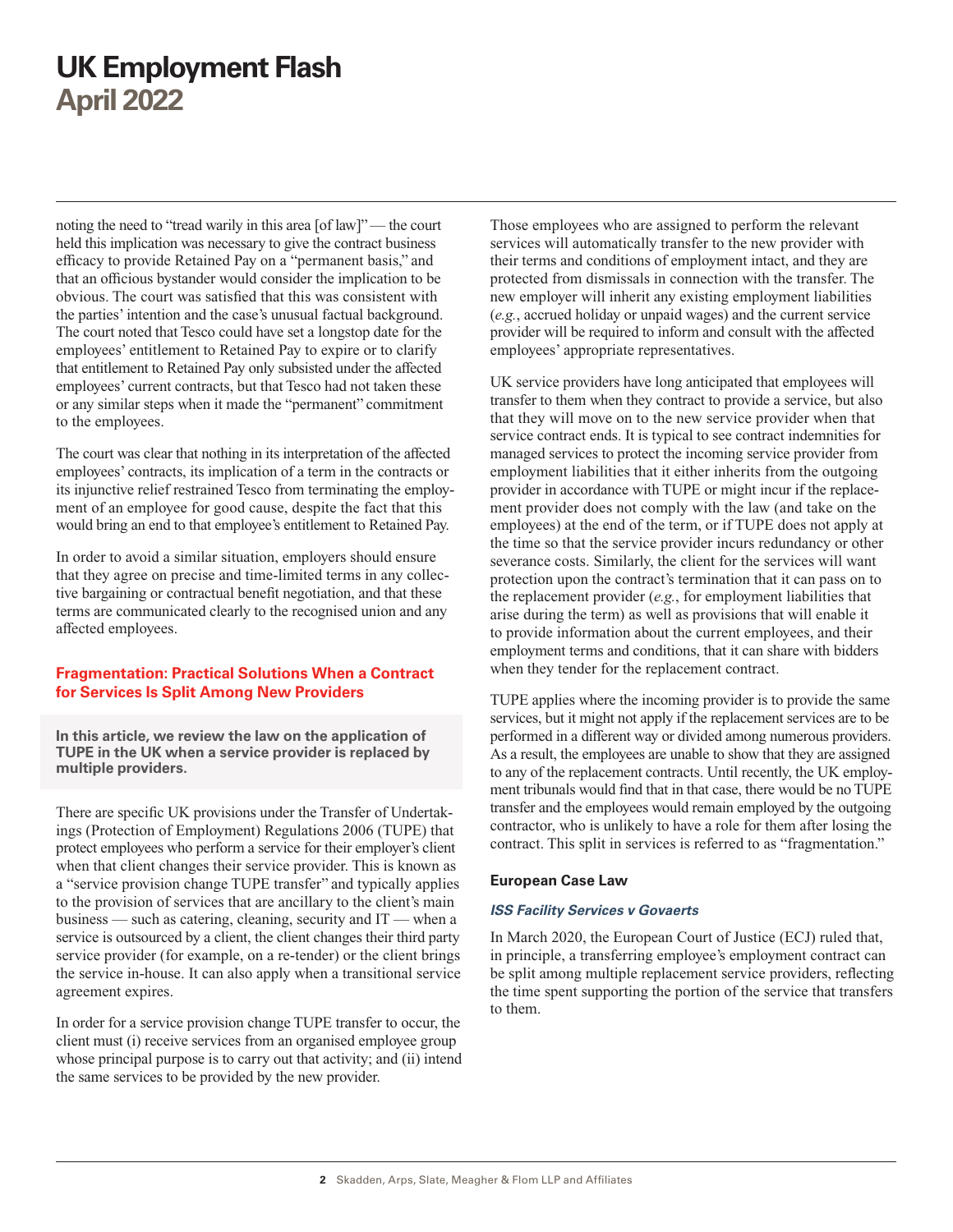#### *McTear Contracts Ltd v Bennett and others and Mitie Property Services UK Ltd v Bennett and others*

The UK Employment Appeal Tribunal (EAT) followed this principle in *McTear*. In that case, a contract to install kitchens in Lanarkshire council homes was re-tendered and geographically split between contractors McTear and Mitie — one to install kitchens in the north of the county and the other in the south. Prior to the re-tender, one contractor had provided the kitchen installation service across the county but did not allocate the installation teams on a geographic basis. Most of the employees worked across both north and south Lanarkshire. The EAT had to decide whether TUPE applied. If the employees could not show that they were assigned to either contract as the case law stood at the time, they would not transfer and would likely lose their jobs.

The EAT chose to protect the workers' employment and determined, following *Govaerts*, that after the re-tender they would be employed by both new contractors in proportion to the time they spent working in north and south Lanarkshire, respectively. As a result, employees would have two separate contracts, one with each employer. However, the EAT did not address the practicalities or desirability of splitting their employment this way and remitted questions to the employment tribunal, including whether and how each employee's contract should be split between the employers and whether there might still be some employees who did not transfer at all. The more practical outcome would have been to allocate employees by cost and head count as opposed to splitting individual roles between the incoming contractors.

#### **Practicalities**

Further practical issues include how split contracts might be managed in practice. When would each employee work for either employer? What if the employers are competitors? Would the work be split on an even or predictable basis between the employers?

The real outcome of the *McTear* case is that the cost of transferring employees and related employment liabilities will be allocated between incoming contractors when service contracts are split. This will encourage employers to agree on the allocation of employees, ensuring that as many as possible retain their roles and that severance costs are kept to a minimum. For example, in the *McTear* case the new contractors could have agreed to allocate employees by head count as opposed to splitting the contracts of individual employees. That might require employee consent where individual employees are not clearly assigned to a certain service, resulting in a potential risk of employees asserting detrimental changes to their roles, which would enable them to claim unfair dismissals.

Service sector employers and their clients will need to conduct thorough diligence to identify how employees' time is split among the different services to transfer and agree on how these costs will be allocated on a commercial basis. This will include potential severance and be reflected in the terms and price for the new contract(s).

#### **Post-Termination Covenants: One Restriction Too Far**

**The English High Court recently considered the enforceability of noncompete provisions in a shareholders' agreement and an employment contract. The decision serves as a reminder of the importance of well-drafted restrictive covenants in both.** 

In *Law by Design Ltd v Ali,* a boutique employment law firm sought an injunction to prevent a former director from joining a direct competitor. The law firm argued that the former director's decision to join a competitor breached the restrictive covenants in her employment agreement and the restrictions in a separate shareholders' agreement. Both agreements included a 12-month noncompete provision. The noncompete in the shareholders' agreement was broad in scope and prevented the former director from being engaged or interested in a business that competed with the law firm, whereas her employment agreement's noncompete was drafted by reference to specific business areas in which she was materially involved during the 12 months prior to her termination.

Under English law, different principles apply to restrictive covenants in an employment agreement and covenants that parties enter into in a shareholder (or similar) capacity. For post-termination restrictive covenants in employment agreements to be enforceable, they must go no further than reasonably necessary to protect the employer's legitimate business interests. This is a relatively high threshold, and the onus is on the employer to demonstrate this test is met. Courts will often, when assessing the reasonableness of a covenant, take into account whether (i) the employer's trade secrets or confidential information require protection post-employment (including the nature of such information, its shelf life and the potential risk if passed on to a rival); (ii) the covenant is necessary to help the employer maintain a stable and trained workforce, or protect its business while it finds or trains a replacement; and (iii) the employer's legitimate interests can be protected by a shorter (*e.g.*, six months instead of 12 months) or less far-reaching restriction (*e.g.*, limited to a specific part of the business in which the employee was involved). If so, the covenant will be deemed too broad and, as a result, unenforceable.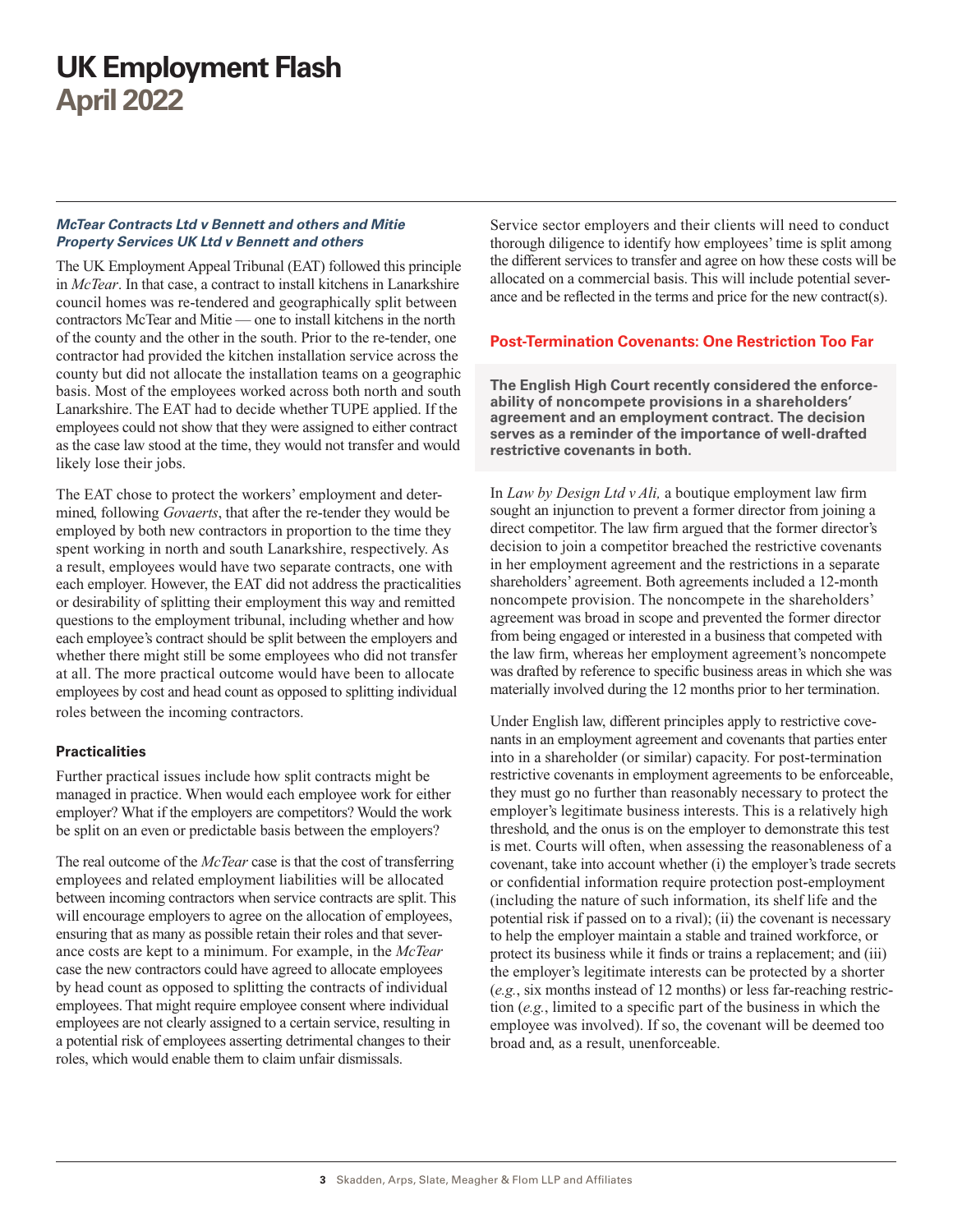Conversely, where restrictive covenants are entered into by an individual in their capacity as a shareholder (or similar), courts are less willing to intervene. In this context, the employee is more akin to a seller of the business, and there is usually greater equality of equal bargaining power than between employees and their employer. The courts have acknowledged that it is not in the public interest to strike down clauses that have been freely negotiated between equal parties. The focus in this context is usually on the protection of the business' goodwill, for which the shareholder is likely to receive valuable consideration when they sell their shares. This can lead to differential treatment of restrictions that are entered into as a shareholder.

However, in *Law by Design Ltd v Ali*, the High Court determined in February 2022 that the restrictions in the shareholders' agreement were broader than required to protect the law firm's interests. In particular, the court found the restrictions were not sufficiently limited in geographical scope and captured parts of the business where the former director's involvement was minimal. The High Court also distinguished the case's facts from circumstances where a shareholder enters into restrictive covenants as part of the sale of a business (*i.e.*, where they benefit from the sale's proceeds and it is in the buyer's interest to stop the shareholder from immediately competing with the business the buyer has just acquired). Where individuals do not have material shareholdings (*e.g.*, where their shareholding is the result of participation in a share plan and merely incidental to their employment), courts are less willing to treat them as sophisticated parties freely entering into commercial restrictions. Instead, they will generally apply a similar approach to the enforceability of shareholder restrictions as to employment restrictions.

Noncompete clauses and similar restrictive covenants will continue to feature prominently in employment agreements since they are often considered a practical way of protecting an employer's interests. Often, parties are not willing to rely solely on confidentiality provisions or nonsolicitation clauses since it is difficult to prove that a former employee has disclosed confidential information or actually solicited a customer or client.

There are currently wider discussions about the use and enforceability of restrictive covenants, including a government consultation on the use of noncompete provisions and whether they should be banned altogether. For now, decisions like *Law by Design Ltd v Ali* illustrate that the enforceability of restrictive covenants will depend on their scope and whether they are properly considered at the time they are entered into. While the court upheld a 12-month covenant in this case (usually considered the maximum period courts will allow under English law), employers should continue to assess what restrictions they need in each instance to protect their interests.

#### **Trending: Pay Gap Reporting**

**On International Women's Day, a "Gender Pay Gap Bot" highlighted employers who had poor gender pay gap records while celebrating women's achievements. The Bot's coverage highlights the pitfalls for employers in this area from a public relations perspective and prompts further debate on the UK's pay gap reporting regimes.**

On International Women's Day (8 March 2022), many employers used social media to highlight women's achievements at their organisations. At the same time, a Twitter account began sharing tweets by employers that were using the platform to post about their female employees' accomplishments and adding a comment highlighting the gender pay gap at each place of employment. Tweets from the "Gender Pay Gap Bot" are estimated to have had hundreds of millions of views, and the account has over 254,000 followers.

Since 2017, employers with 250 or more employees have been required to publish specific gender pay gap information. The UK Government Equalities Office defines a gender pay gap as a "measure of the difference between men and women's average earnings across an organisation or the labour market as a whole over a period of time." The UK government gender pay gap service makes this information available to the public, including to the Gender Pay Gap Bot's creators.

The Gender Pay Gap Bot's tweets and "deeds not words" motto serve as a reminder of the continued interest in pay gap reporting; the strong corporate, employee and public interest in average earning differentials; and the importance of employers considering the gender pay gap in their business, retention and recruitment strategies. While the UK government's gender pay gap reporting framework gives an opportunity for employers to add a supporting narrative and action plan, the Gender Pay Gap Bot and other similar social media tools make no such provision. These platforms may post and share women's and men's median hourly pay differences without explanation.

Although gender pay gap reporting is compulsory for thousands of employers, ethnicity pay gap reporting is currently voluntary. BEIS issued a consultation on ethnicity pay gap reporting in October 2018 but has yet to report on the outcome. Meanwhile, the number of employers that have voluntarily published their ethnicity pay gap is low and, according to an analysis by HR DataHub, has dropped from 129 in 2020 to just 64 in 2021.

The UK Parliament's Women and Equalities Committee, which called on the government to bring into force gender pay gap reporting regulations in 2017, recently called for ethnicity pay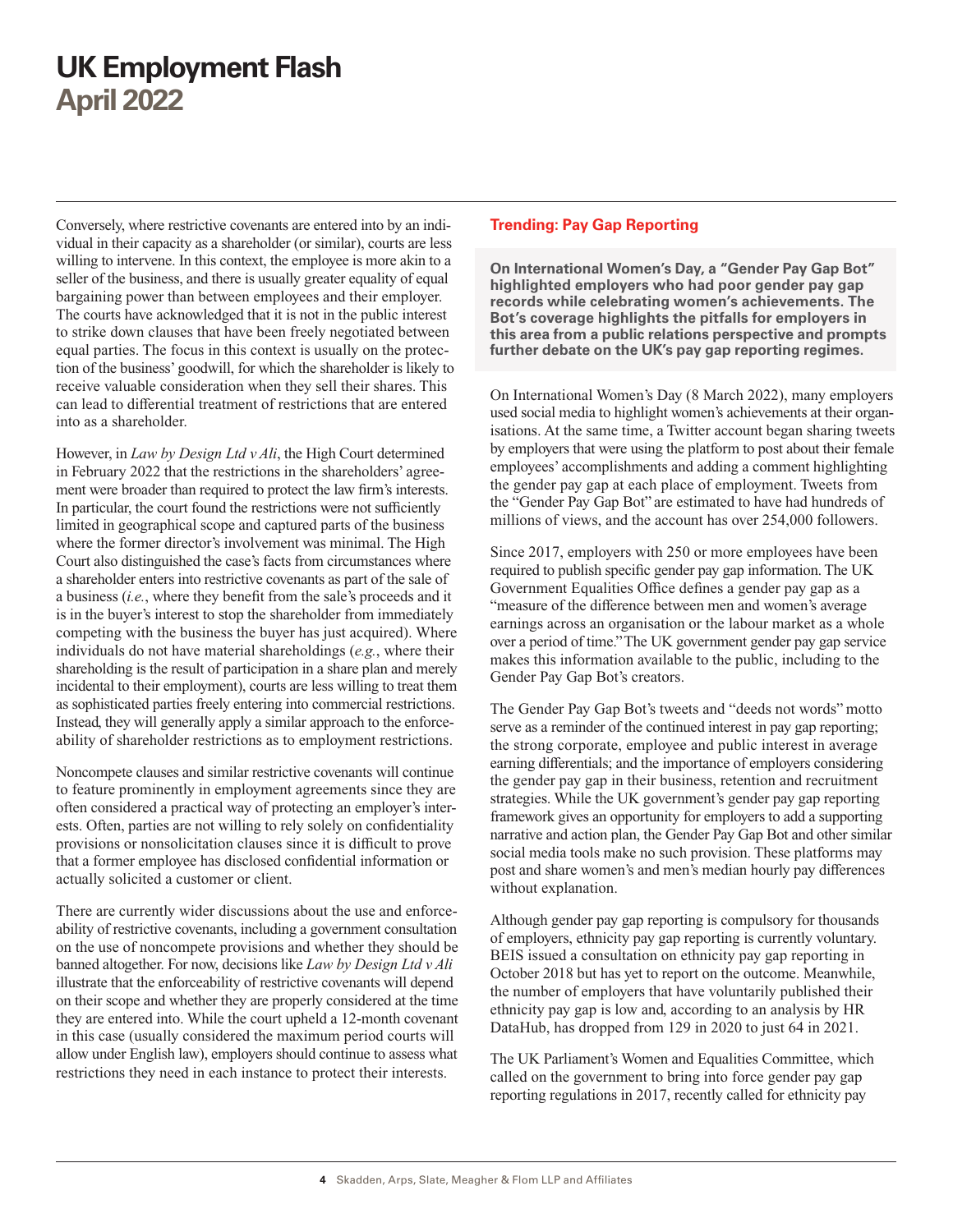gap reporting to be made mandatory on similar terms. The committee highlighted the importance of ethnicity pay gap reporting as "an indicator for employers to identify, understand and address trends in ethnic disparities" in their workforce, and it recommended that the government introduce mandatory ethnicity pay gap reporting by April 2023 for all organisations that currently report their gender pay gap. The UK government has acknowledged that ethnicity pay gap reporting should be mandatory but has not committed to a timetable or framework for implementation. More recently, it has indicated that it does not wish to place additional burdens on employers recovering from the COVID-19 pandemic's economic effects and does not intend to propose legislation mandating ethnicity pay gap reporting in the near future.

#### **Update: Tax-Advantaged Share Schemes**

**New HMRC guidance confirms the end of easements for two tax-advantaged share schemes that were put in place as a result of the COVID-19 pandemic, and sets out information and reminders on the operation of tax-advantaged share schemes.**

UK tax authority Her Majesty's Revenue and Customs (HMRC) has published new employment-related securities (ERS) bulletins throughout March 2022 (Bulletins 40, 41 and 42). The bulletins provide updates and guidance on tax-advantaged employee share schemes and other employment-related securities.

The most significant information is in Bulletin 41, confirming the termination of modifications to the Save as You Earn (SAYE) and Enterprise Management Incentive (EMI) rules put in place in response to the COVID-19 pandemic.

In June/July 2020, as set out in ERS Bulletins 35 and 36, HMRC introduced modifications to the SAYE prospectus, allowing furloughed employees or employees on unpaid leave due to COVID-19 to postpone saving contributions for an unlimited period. In response to the "living with COVID-19 plan" and the Coronavirus Job Retention scheme's closure, this change will now cease to apply to savings contracts entered into on or after 6 April 2022. It will remain in force for the duration of current savings contracts. HMRC will issue a new prospectus applying to savings contracts entered into from 6 April 2022.

In summer 2020, HMRC similarly introduced modifications to the EMI legislation, stating that option-holders who no longer met the working time commitment requirements due to the COVID-19 pandemic would remain entitled to the tax advantages and reliefs that would have been available had they continued to work for their employer. ERS Bulletin 41 confirms that the EMI COVID-19-related easement also ends on 5 April 2022. From that date, all employees participating in an EMI plan must meet the working time requirements provided in Schedule 5 ITEPA of at least 25 hours per week or, if less, at least 75% of their working time. If the working time requirements are not met by an employee holding EMI options at any time on or after 6 April 2022, existing EMI options will no longer qualify, and new EMI options cannot be granted to the employee.

#### **Other Updates**

Bulletins 40 and 42 set out information and various reminders on the operation of tax-advantaged share schemes and employment-related securities more generally:

- The deadline for registration of new schemes and filing of annual returns for the 2021-22 tax year is 6 July 2022;
- Companies must regularly review tax-advantaged share schemes to ensure legislative requirements continue to be met, and that any modifications are in line with applicable legislation and have been notified to HMRC;
- [Bulletin 26](https://www.gov.uk/guidance/employment-related-securities-bulletin-26-march-2018#most-common-ers-issues-encountered) includes a list of more common employmentrelated securities issues and top reminders for companies; and
- ERS online service only accepts submissions up to six years after 6 April following the end of the relevant tax year, after which late registrations, returns and notifications must be made through a special process set out in Bulletin 40.

#### **Update on Reform of UK Tax-Advantaged Share Schemes**

We previously reported on UK tax-advantaged share schemes in our article ["A New Focus on UK Tax-Advantaged Scheme Schemes](https://www.skadden.com/insights/publications/2020/09/a-new-focus-on-uk-tax-advantaged-share-schemes)." In March 2021, the UK government published a call for evidence on the EMI scheme, seeking reviews on how EMI schemes are operating, and whether and how participation should be expanded to ensure EMI schemes provide support for high-growth companies in recruitment and retention of the best talent. They also requested examining whether more companies and employees should be able to access this type of tax-advantaged equity arrangement. The government's [Spring Statement 2022](https://www.skadden.com/-/media/files/publications/2022/04/uk-employment-flash/spring_statement_2022_web_accessible-(1).pdf) notes the government concluded that the current EMI scheme remains effective and appropriately targeted, but also that the review's scope will be expanded to consider if the other discretionary tax-advantaged share scheme in the UK, the Company Share Option Plan, should be reformed to support companies as they grow beyond the scope of EMI schemes.